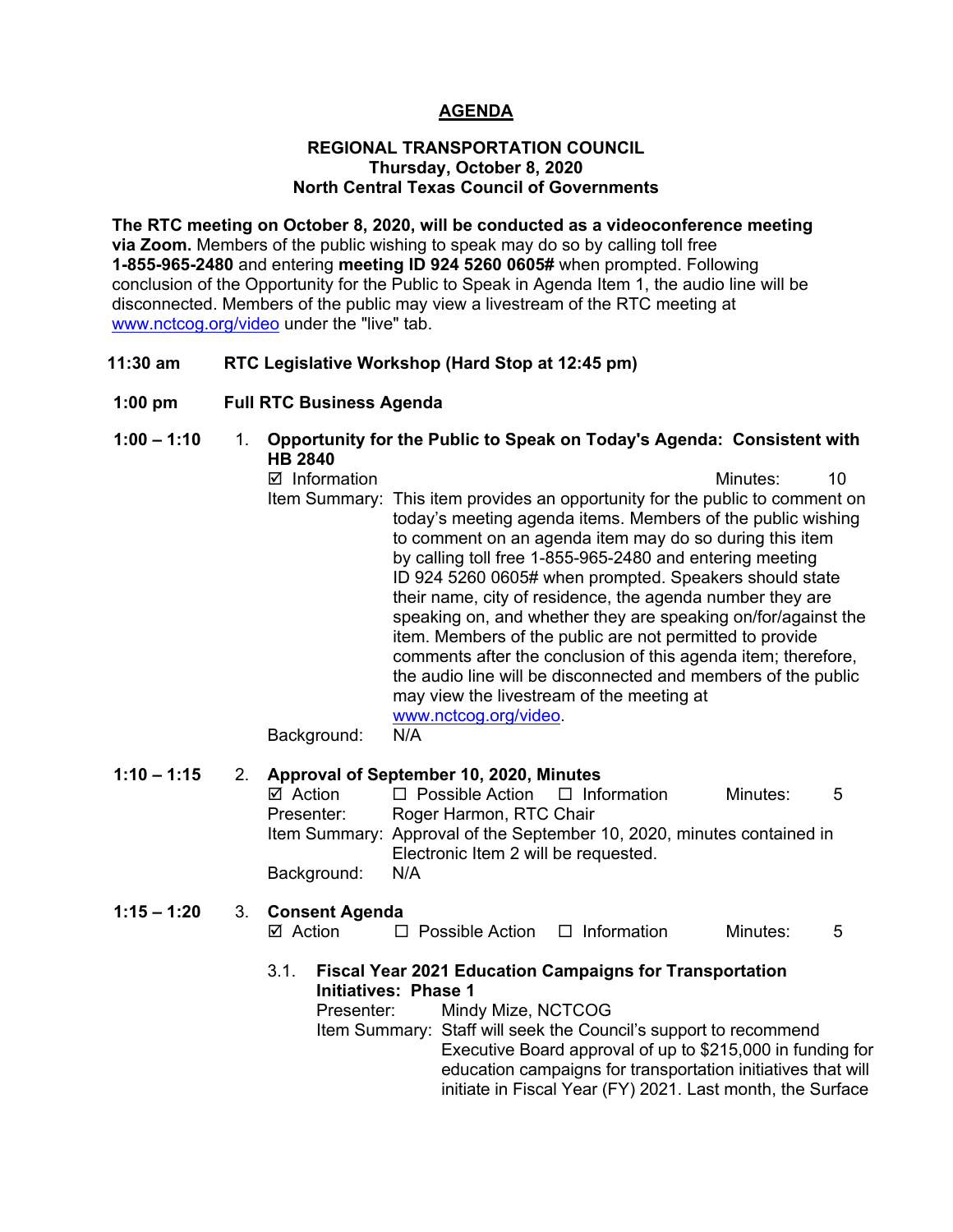Transportation Technical Committee recommended Regional Transportation Council (RTC) approval. Background: Since 2014, the North Central Texas Council of Governments (NCTCOG) Executive Board has been authorizing annual large-scale educational campaign purchase and placement initiatives for the Transportation Department. Unfortunately, due to making sure we are sensitive in our messaging during the COVID-19 pandemic as well as experiencing impacts related to funding agreement availability, FY2021 campaigns will be approved in phases when deemed appropriate. Electronic Item 3.1.1 explains the benefits of this initiative and showcases cost savings obtained from bulk education campaign purchasing for the Transportation Department, primarily from FY2019 since we do not have much data from FY2020. Electronic Item 3.1.2 provides more information on Phase 1 FY2021 education campaign costs along with examples of past education campaigns. Education campaigns in Phase 1 will support high-speed transportation, notifications of opportunities for public input/public meetings, and a flexible category for possible unanticipated costs that may arise, such as a specialized public meeting series that may need notifications posted. RTC approval will be used as a recommendation to the NCTCOG Executive Board on October 22, 2020.

Performance Measure(s) Addressed: Transit, Administrative

#### 3.2. **Transportation Improvement Program Modifications**

| Presenters: | Christie Gotti and Ken Bunkley, NCTCOG                          |
|-------------|-----------------------------------------------------------------|
|             | Item Summary: Regional Transportation Council (RTC) approval of |
|             | revisions to the 2021-2024 Transportation Improvement           |
|             | Program (TIP) will be requested, along with the ability to      |
|             | amend the Unified Planning Work Program and other               |
|             | planning documents with TIP-related changes.                    |
| Background: | Since approval of the 2021-2024 TIP listings by the RTC         |
|             | on June 11, 2020, staff worked to finalize the project          |
|             | listings for submittal to the Texas Department of               |
|             | Transportation (TxDOT) for inclusion in the Statewide           |
|             | TIP (STIP). During that process, a subset of technical          |
|             | corrections or changes was identified and made by staff         |
|             | to ensure that the listings were consistent with the            |
|             | Metropolitan Transportation Plan and met all federal            |
|             | requirements, such as financial constraint. The list of         |
|             | revisions is provided in Electronic Item 3.2.1 and              |
|             | consists of a list of changes that require RTC approval         |
|             | per the TIP Modification Policy (e.g., substantive limits       |
|             | and/or scope changes, funding revisions, and delaying           |
|             | projects by more than one fiscal year). Electronic              |
|             | Item 3.2.2 is a list of administrative changes to the TIP       |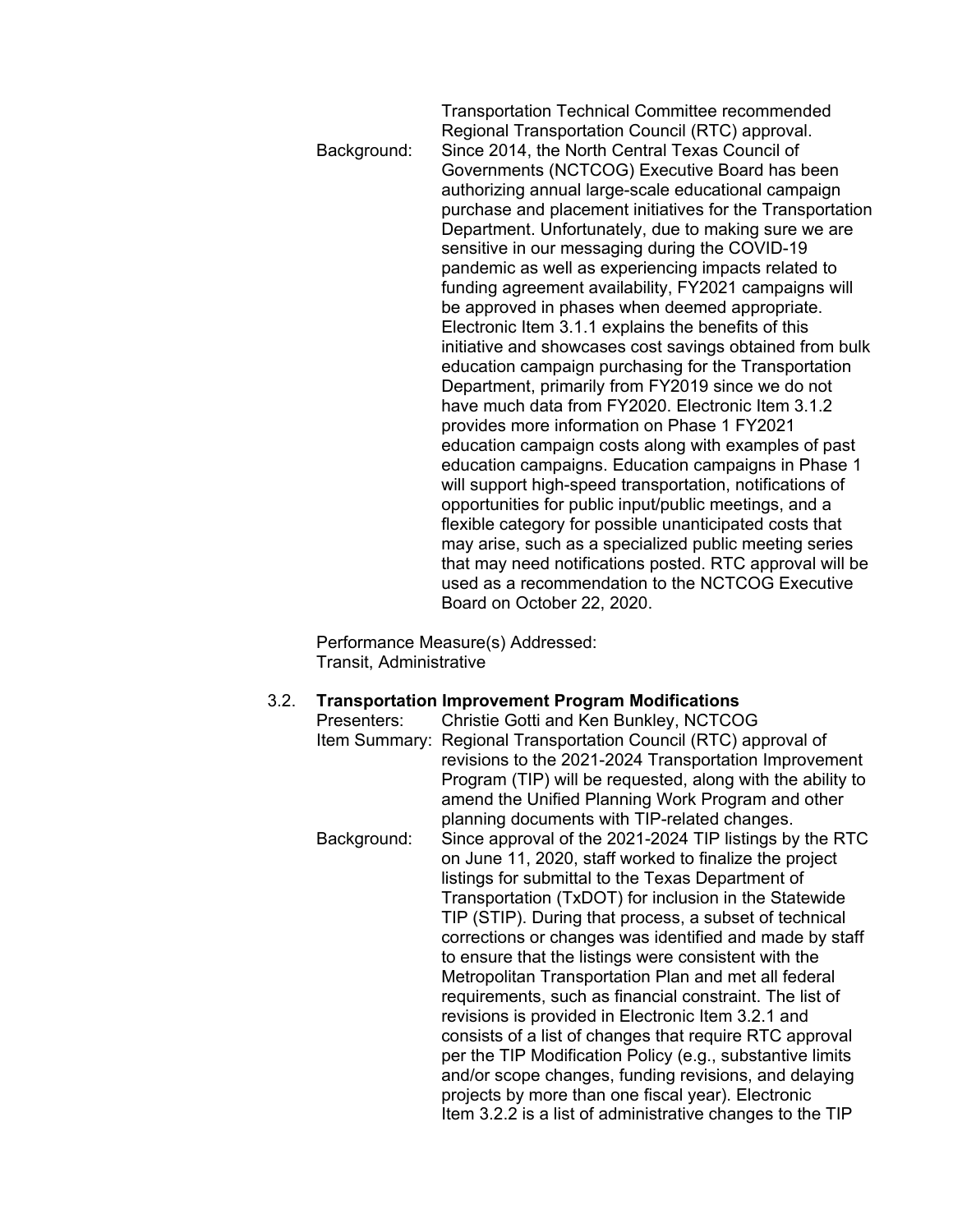(e.g., changes to TxDOT Control-Section-Job (CSJ) numbers and non-substantive clarifications of limits and/or scopes). Additional details on the TIP development process can be found in Electronic Item 3.2.3.

In addition, quarterly modifications to the TIP are underway. November 2020 revisions to the 2021- 2024 TIP are provided as Electronic Item 3.2.4 for the Council's consideration. These modifications have been reviewed for consistency with the mobility plan, the air quality conformity determination and financial constraint of the TIP.

Performance Measure(s) Addressed: Roadway, Air Quality

#### 3.3. **Computer Equipment and Hardware**

Presenter: Michael Morris, NCTCOG Item Summary: Regional Transportation Council (RTC) approval to use RTC Local Funds for the purchase of computer hardware, software, and equipment will be requested. Background: Computer resources are a fixture in today's workplace providing an asset needed to accomplish daily activities. Each fiscal year, the Unified Planning Work Program includes attrition of existing computer equipment, computer equipment for new staff, and necessary software with associated licensing. Historically, federal planning funds have been the source of revenue for purchasing. As these items contain components sourced from outside the United States, federal Buy America provisions prevent the use of federal funds to buy these items. In addition, for staff to stay productive and the Department maintain services to the region during the COVID-19 pandemic, additional equipment is necessary to comply with use of workplace supplied computers and necessary hardware in a dual office situation. This dual office situation allows an employee to work remotely from the office while experiencing high quality network connectivity to workplace functions. Electronic Item 3.3 provides additional details.

Performance Measure(s) Addressed: Administrative

#### **1:20 – 1:35** 4. **Orientation to Agenda/Director of Transportation Report**

| $\Box$ Action | $\Box$ Possible Action $\Box$ Information | Minutes: | -15 |
|---------------|-------------------------------------------|----------|-----|
| Presenter:    | Michael Morris, NCTCOG                    |          |     |

1. Regional Transportation Council and Partners Received \$25 million for the North Texas Multimodal Operations, Velocity, Efficiency, and Safety Program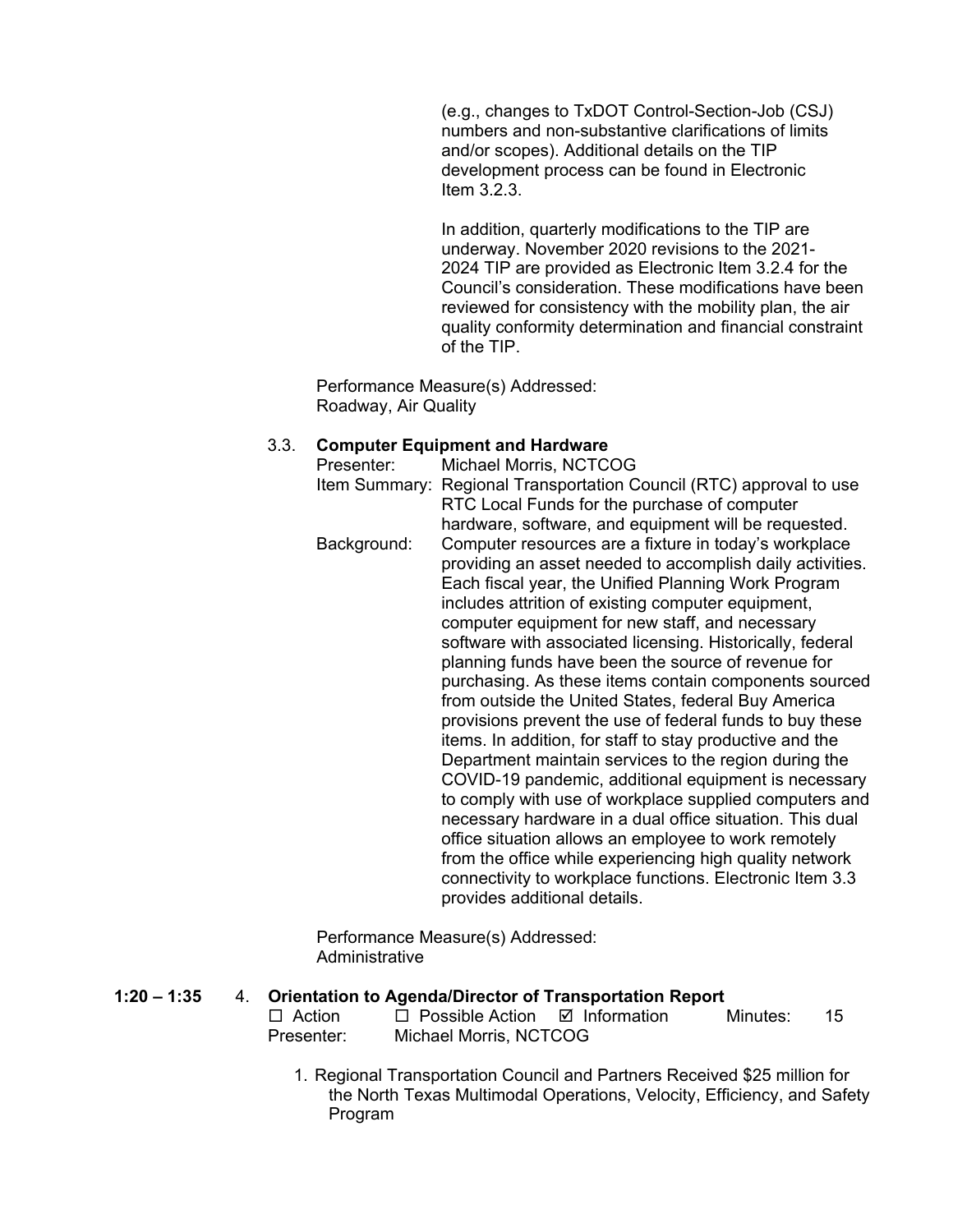- 2. New Format for Noting Performance Measures Addressed on Meeting Agendas (Maximum of Two):
	- Administrative Roadway
	-
	- Safety Goods Movement
	- Air Quality Bike/Ped+
		-
- Transit 3. Continuing Resolution Approved through December 11, 2020, with FAST Act Surface Transportation Funding and Policies through September 30, 2021
- 4. Status on Extension of SH 360 and Chisolm Trail Parkway
- 5. Strategic Traffic Signal Program (Electronic Items 4.1)
- 6. Curb Management Regional Planning Guide [\(www.nctcog.org/parking\)](http://www.nctcog.org/parking)
- 7. Fall 2020 Traffic Incident Management Executive Level Course Virtual Training Announcement (Electronic Item 4.2)
- 8. Auto Occupancy/High-Occupancy Vehicle Quarterly Subsidy Report (Electronic Item 4.3)
- 9. Dallas-Fort Worth Clean Cities Upcoming Events [\(https://www.dfwcleancities.org/dfw-clean-cities-meetings\)](https://www.dfwcleancities.org/dfw-clean-cities-meetings)
- 10. Air Quality Funding Opportunities for Vehicles [\(https://www.nctcog.org/trans/quality/air/funding-and](https://www.nctcog.org/trans/quality/air/funding-and-resources/fundingvehicle)[resources/fundingvehicle\)](https://www.nctcog.org/trans/quality/air/funding-and-resources/fundingvehicle)
- 11. Status Report on Ozone (Electronic Item 4.4)
- 12. Staff Response to Last Month's Agenda Item 1: Opportunity for the Public to Speak (None)
- 13. August Public Input Opportunity Minutes-Additional Comment (Electronic Item  $4.5$ )
- 14. September Online Input Opportunity Minutes (Electronic Item 4.6)
- 15. October Online Input Opportunity Notice (Electronic Item 4.7)
- 16. Public Comments Report (Electronic Item 4.8)
- 17. Recent Correspondence (Electronic Item 4.9)
- 18. Recent News Articles (Electronic Item 4.10)
- 19. Recent Press Releases (Electronic Item 4.11)

## **1:35 – 1:45** 5. **Clear PathTM Technology Program**

**Ø Action D** Possible Action D Information Minutes: 10<br>Presenter: Jeff Hathcock. NCTCOG Jeff Hathcock, NCTCOG

Item Summary: Staff will request Regional Transportation Council (RTC) approval for funding needed to implement the Clear Path™ Technology Program, in accordance with the Better Utilizing Investments to Leverage Development (BUILD) Grant, based on the \$25 million award we received for projects to improve the Trinity Railway Express transit rail line.

Background: This item was presented as information at the August RTC meeting and to the Surface Transportation Technical Committee in September. North Central Texas Council of Government (NCTCOG) staff has been coordinating with each of the freight and transit rail agencies in the North Central Texas region to identify the benefits associated with implementation of the Clear Path™ technology system. As outlined in the Metropolitan Transportation Plan, Mobility 2045, passenger rail service is anticipated to increase with the planned implementation of new and expanded service on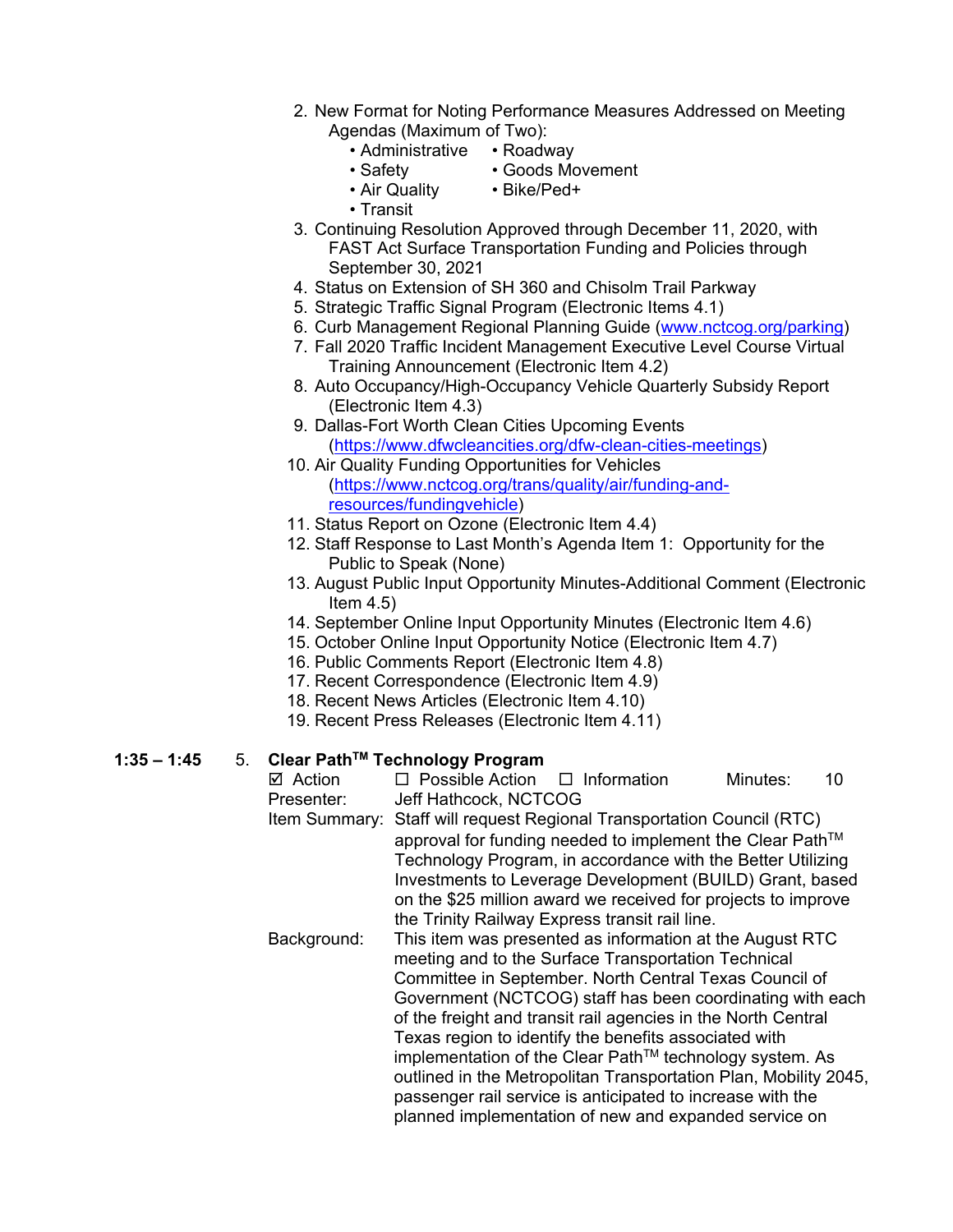existing freight rail corridors throughout the region. Increasing the rail networks' operational efficiency is key to expanding passenger service on existing corridors. In addition, staff would like to highlight the recent BUILD grant award for transit improvement projects on the TRE line. More information can be found in Electronic Item 5.

The Clear Path™ system is a technology solution that monitors and forecasts train traffic conditions in critical transportation gateways, such as Chicago, to help reduce train congestion. Clear Path™ is enabled by continuous real-time feeds of railroad train dispatching and infrastructure status data used to maximize the efficiency of the freight and passenger rail network. Clear Path™ technology will increase capacity of the Dallas-Fort Worth (DFW) rail network and allow DFW metroplex rail system agencies to exchange timely, accurate, and actionable information on train movements throughout the region, by facilitating inter‐carrier operations. Implementation of Clear Path™ technology would advance transit operation opportunities as designated in Mobility 2045.

Performance Measure(s) Addressed: Goods Movement, Safety

| $1:45 - 1:55$ | 6.                                                     |                    | 2021 Unified Transportation Program and Regional 10-Year Plan Update        |  |  |
|---------------|--------------------------------------------------------|--------------------|-----------------------------------------------------------------------------|--|--|
|               |                                                        | $\boxtimes$ Action | $\Box$ Possible Action $\Box$ Information<br>Minutes:<br>10                 |  |  |
|               |                                                        | Presenter:         | <b>Christie Gotti, NCTCOG</b>                                               |  |  |
|               |                                                        |                    | Item Summary: Staff will brief the Regional Transportation Council (RTC) on |  |  |
|               |                                                        |                    | the projects funded by the Texas Transportation Commission                  |  |  |
|               |                                                        |                    | (TTC) in the 2021 Unified Transportation Program (UTP), and                 |  |  |
|               |                                                        |                    | approval of the final project listings will be requested.                   |  |  |
|               |                                                        | Background:        | In the summer of 2020, the Surface Transportation Technical                 |  |  |
|               | Committee and the RTC approved updates to the Regional |                    |                                                                             |  |  |
|               |                                                        |                    | 10-Year Plan. The TTC approved the final 2021 UTP at its                    |  |  |
|               |                                                        |                    | August 2020 meeting. Staff will discuss which projects were                 |  |  |
|               |                                                        |                    | approved for funding in the UTP and provide a preview of the                |  |  |
|               |                                                        |                    | upcoming schedule for the development of the next 10-Year                   |  |  |
|               |                                                        |                    | Plan and UTP. These details are provided in Electronic                      |  |  |
|               |                                                        |                    | Item 6.1. Electronic Item 6.2 contains the revised 10-Year Plan             |  |  |
|               |                                                        |                    | listings.                                                                   |  |  |
|               |                                                        |                    |                                                                             |  |  |

Performance Measure(s) Addressed: Roadway, Goods Movement

| $1:55 - 2:05$ |  |                                                          | <b>High-Speed Rail Status Report and Contingency Action</b>                 |  |          |    |
|---------------|--|----------------------------------------------------------|-----------------------------------------------------------------------------|--|----------|----|
|               |  | $\Box$ Action                                            | $\boxtimes$ Possible Action $\Box$ Information                              |  | Minutes: | 10 |
|               |  | Presenter:                                               | Michael Morris, NCTCOG                                                      |  |          |    |
|               |  |                                                          | Item Summary: Staff will provide a status report on federal high-speed rail |  |          |    |
|               |  | approvals between Dallas and Houston. In addition, high- |                                                                             |  |          |    |
|               |  |                                                          | speed rail between Dallas and Fort Worth is underway. A                     |  |          |    |
|               |  |                                                          | contingency action may be requested for approximately                       |  |          |    |
|               |  |                                                          | \$1.5 million in funds for engineering purposes.                            |  |          |    |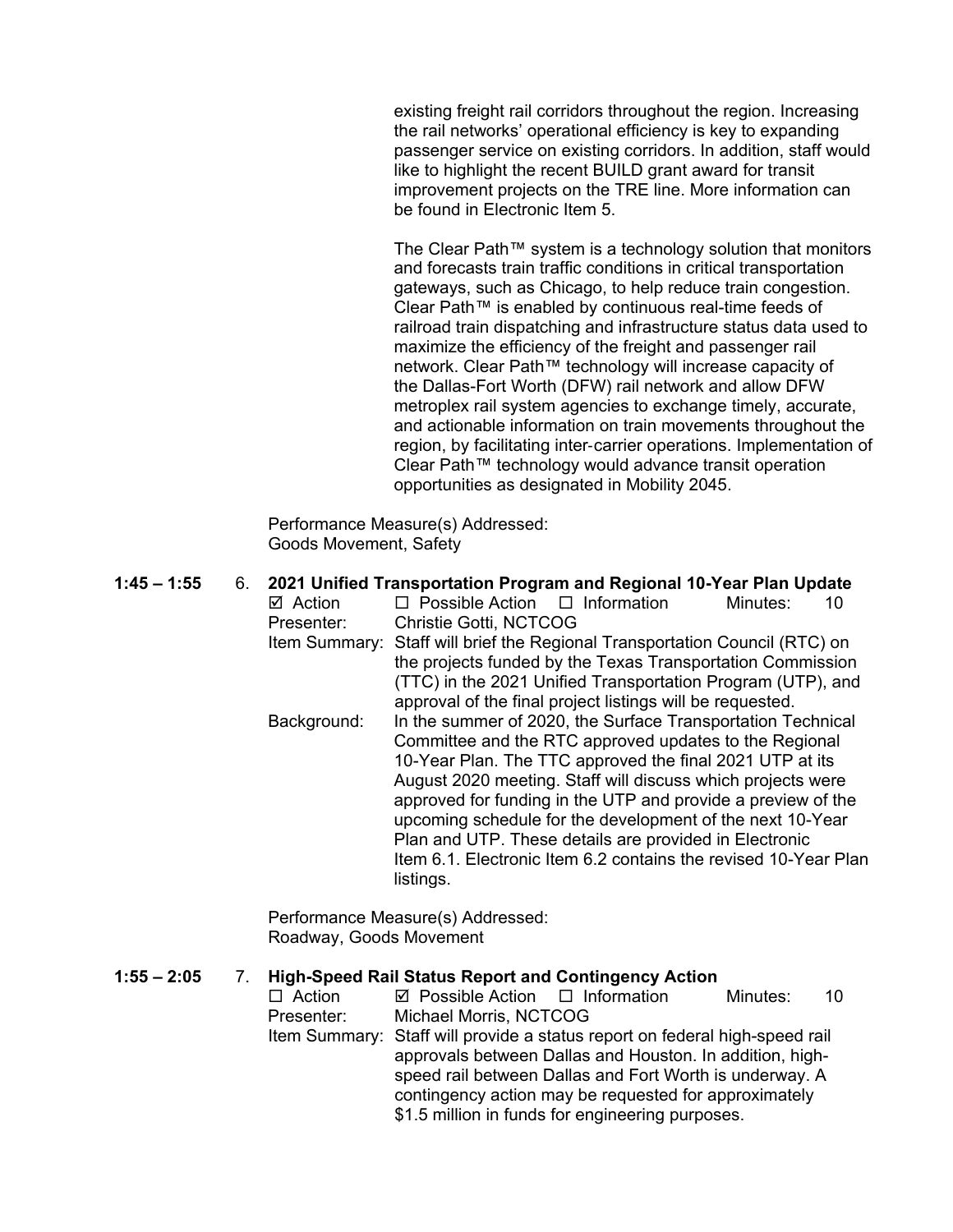Background: Staff will summarize federal actions regarding high-speed rail between Dallas and Houston. North Central Texas Council of Governments staff, with consultant assistance, is undergoing a Tier II environmental on high-speed transportation between Dallas and Fort Worth. Virtual public meetings on this project were held September 23 and September 24.

> Contingency action may be needed for approximately \$1.5 million to loan to Texas Central Partners in order to advance the engineering on the City of Dallas Floodway Extension in partnership with United States Army Corps of Engineers.

Performance Measure(s) Addressed: Transit, Safety

## **2:05 – 2:15** 8. **Calls for Projects to Reduce Diesel Emissions**

- $\boxtimes$  Action  $\Box$  Possible Action  $\Box$  Information Minutes: 10 Presenter: Chris Klaus, NCTCOG Item Summary: Staff will request Regional Transportation Council approval to open three new, competitive calls for projects (CFP) to subaward funds through the Clean Fleets North Texas 2020 CFP and award rebates through North Texas Emissions Reduction Project 2020 CFP and North Texas Freight Terminal Electrification 2020 CFP.
	- Background: Over the past few years, the North Central Texas Council of Governments (NCTCOG) has been successful in receiving grant funding for multiple proposals submitted to the Environmental Protection Agency (EPA) under the National Clean Diesel Funding Assistance Program authorized by the Diesel Emissions Reduction Act. Consistent with the awards and original proposals, NCTCOG is to conduct open, competitive CFPs to distribute funds. CFPs have been prepared for three different initiatives, under three separate EPA awards:

Clean Fleets North Texas 2020 CFP, awarded based upon a proposal submitted in June 2018 which provides funding to subaward projects to replace older, high-emitting dieselpowered vehicles and equipment owned by public or private fleets contracted to local governments, in the ten-county ozone nonattainment area.

North Texas Emissions Reduction Project 2020 CFP, awarded based upon a proposal submitted in February 2019 which provides funding to award rebates to replace older, highemitting diesel-powered vehicles and equipment owned by private fleets in the ten-county ozone nonattainment area along with Navarro and Hood counties.

North Texas Freight Terminal Electrification 2020 CFP, awarded based upon a proposal submitted in June 2018 which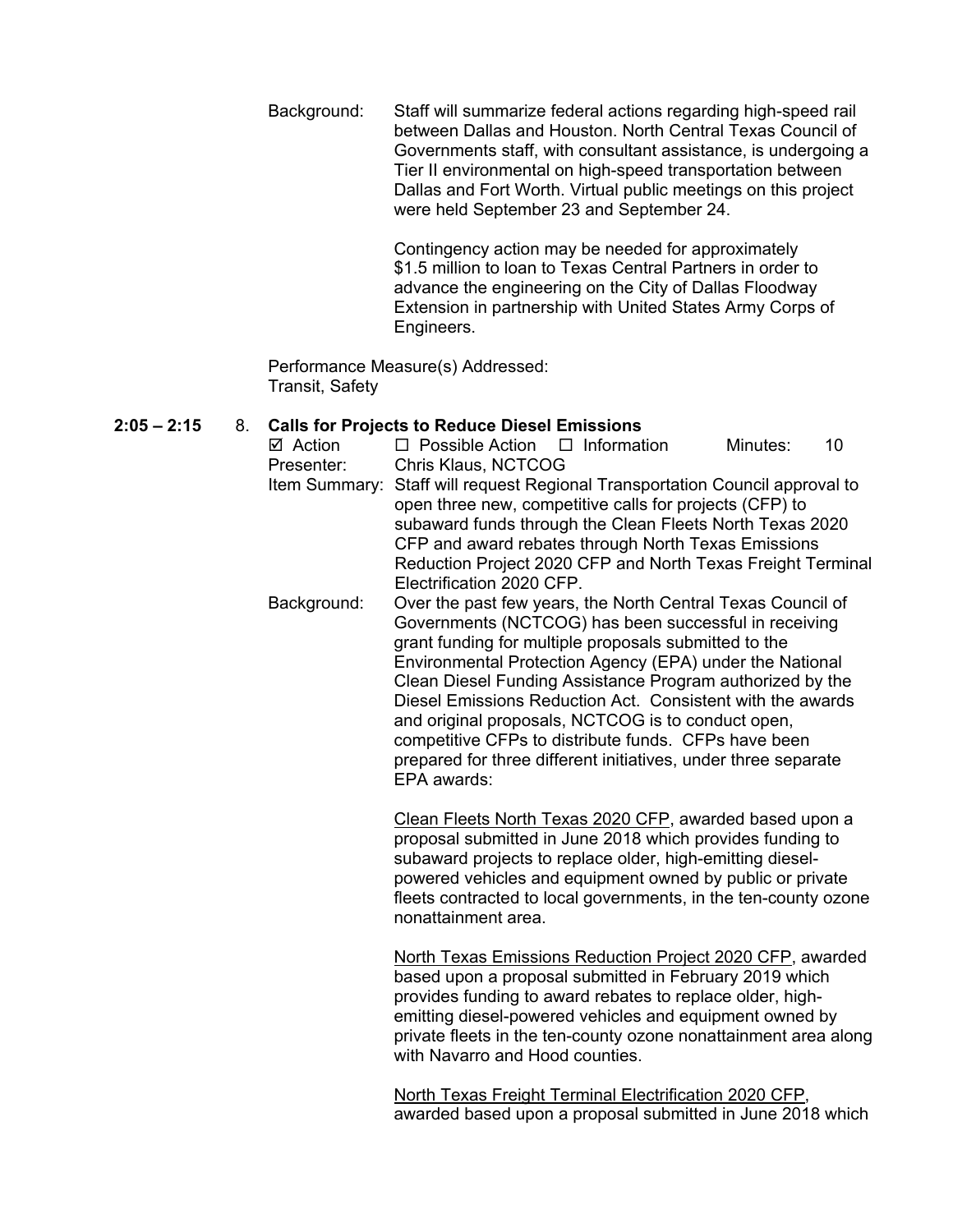provides funding to award rebates for installation of EPA verified electrified parking spaces and related infrastructure including electric capable kits and power monitoring equipment at freight terminals and distribution centers that primarily receive heavy-duty trucks with Transport Refrigeration Units within the ten-county ozone nonattainment area.

A schedule and project selection criteria for these CFPs will be presented. These initiatives are an extension of clean vehicle and technology efforts listed as Weight-of-Evidence in the current State Implementation Plan. Electronic Item 8 provides additional details.

Performance Measure(s) Addressed: Air Quality, Goods Movement

## **2:15 – 2:25** 9. **Changing Mobility: Data, Insights, and Delivering Innovative Projects During COVID Recovery**

| $\Box$ Action | $\Box$ Possible Action $\Box$ Information |                                                                           | Minutes: | 10. |
|---------------|-------------------------------------------|---------------------------------------------------------------------------|----------|-----|
| Presenter:    | Michael Morris, NCTCOG                    |                                                                           |          |     |
|               |                                           | Item Summary: Staff will provide an update on performance metrics to help |          |     |

- understand the impacts of COVID-19 to the transportation system.
- Background: Four performance metrics have been developed that will be tracked through the COVID-19 pandemic and recovery process: 1) travel behavior response to COVID-19; 2) financial implications to traditional revenue sources; 3) benefits of travel behavior responses to areas of RTC responsibility; and 4) prioritization of infrastructure improvements that offset unemployment increases. Staff has met with the transit agencies and is exploring ideas to grow transit ridership in the region. Additional information is provided in Electronic Item 9.

Performance Measure(s) Addressed: Administrative

# **2:25 – 2:35** 10. **North Texas Center for Mobility Technologies: Research Project Funding Standards**<br>□ Action

 $\Box$  Possible Action  $\Box$  Information Minutes: 10 Presenter: Thomas Bamonte, NCTCOG Item Summary: Staff will discuss proposed selection criteria and a process for providing funding for sponsored research projects on mobility technologies proposed by the North Texas Center for Mobility Technologies (NTCMT). Background: In February 2020, as part of the North Central Texas Council of Governments' (NCTCOG) proposal to host the Virgin Hyperloop One Certification Center, the Regional Transportation Council (RTC) approved \$2.5 million in seed money to help fund sponsored research in mobility technologies. With the assistance of the Texas Research Alliance, the four major research universities in the region (UTA, UNT, UTD, SMU) have organized themselves into the